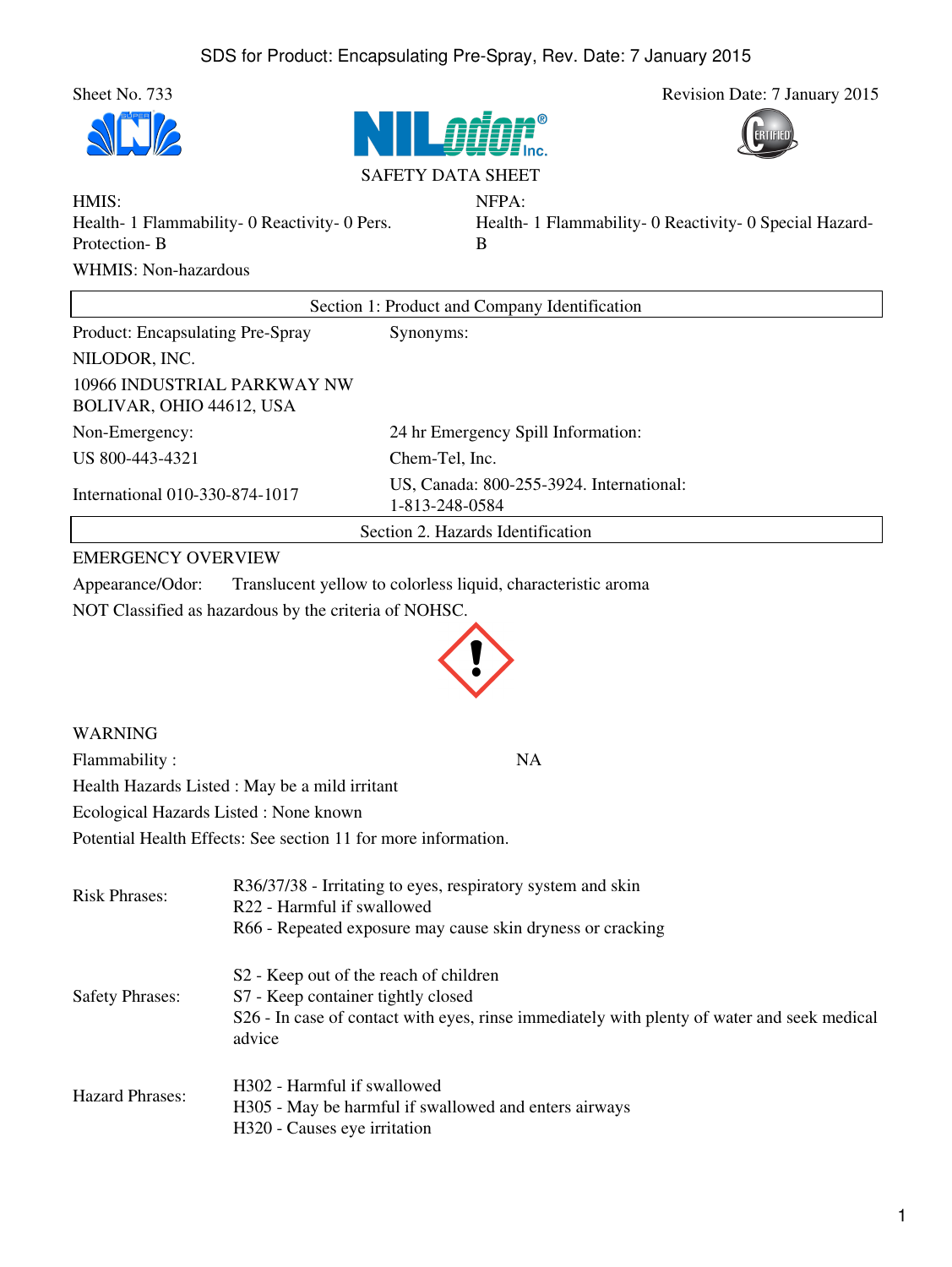## SDS for Product: Encapsulating Pre-Spray, Rev. Date: 7 January 2015

| Precautionary | P233 - Keep container tightly closed.   |
|---------------|-----------------------------------------|
| Phrases:      | P234 - Keep only in original container. |
|               | P235 - Keep cool.                       |

| Likely Routes of Exposure: Skin, eyes      |                                                                                                         |
|--------------------------------------------|---------------------------------------------------------------------------------------------------------|
| Eye:                                       | Direct exposure can irritate                                                                            |
| Skin:                                      | Prolonged exposure can irritate                                                                         |
| Ingestion:                                 | May cause nausea                                                                                        |
| Inhalation:                                | May cause irritation when used with inadequate ventilation                                              |
| Medical Conditions Aggravated By Exposure: |                                                                                                         |
| Allergies to fragrances                    |                                                                                                         |
| <b>Target Organs:</b>                      | None known                                                                                              |
|                                            | This product does not contain any carcinogens or potential carcinogens as listed by OSHA, IARC or NTP.  |
|                                            | This material is not considered hazardous by the OSHA Hazard Communication Standard (29 CFR 1910.1200). |
|                                            |                                                                                                         |

Potential Environmental Effects: (See section 12 for more information.)

None known

| Section 3. Composition/Information on Ingredients                          |                                                                                   |                                                                                                                    |             |                            |
|----------------------------------------------------------------------------|-----------------------------------------------------------------------------------|--------------------------------------------------------------------------------------------------------------------|-------------|----------------------------|
| Component                                                                  |                                                                                   | CAS#                                                                                                               | % by Weight | <b>WHMIS</b><br>Controlled |
| Acrylic Copolymer                                                          |                                                                                   | Proprietary                                                                                                        | $< 10.0\%$  | Y                          |
| Anionic Polymer                                                            |                                                                                   | Proprietary                                                                                                        | $< 10.0\%$  | Y                          |
| Amphoteric Surfactant Mixture                                              |                                                                                   | Proprietary                                                                                                        | $< 10.0\%$  | Y                          |
| Preservative                                                               |                                                                                   | Proprietary                                                                                                        | $< 1.0\%$   | Y                          |
| Non-Ionic Surfactant Mixture                                               |                                                                                   | Proprietary                                                                                                        | $< 10.0\%$  | Y                          |
| Sodium Citrate                                                             |                                                                                   | 6132-04-3                                                                                                          | $< 10.0\%$  | Y                          |
| Sequestering Agent                                                         |                                                                                   | Proprietary                                                                                                        | $< 5.0\%$   | Y                          |
| Proprietary Fragrance Mixture                                              |                                                                                   | <b>Trade Secret</b>                                                                                                | $< 1.0\%$   | N                          |
| Water                                                                      |                                                                                   | 7732-18-5                                                                                                          | $50 - 90\%$ | $\mathbf N$                |
|                                                                            |                                                                                   | Section 4. First Aid Measures                                                                                      |             |                            |
| Eye Contact:                                                               |                                                                                   | Flush eyes with copious amounts of clean water, holding lids open. If irritation<br>persists, consult a physician. |             |                            |
| Skin Contact:                                                              |                                                                                   | Wash with soap and water.                                                                                          |             |                            |
| Inhalation:                                                                |                                                                                   | Remove to fresh air. If irritation persists, seek medical attention.                                               |             |                            |
| Ingestion:                                                                 | Give water to drink if conscious. Do not induce vomiting. Seek medical attention. |                                                                                                                    |             |                            |
| Note to Physicians:                                                        |                                                                                   |                                                                                                                    |             |                            |
| Section 5. Fire Fighting Measures                                          |                                                                                   |                                                                                                                    |             |                            |
| Water, foam, carbon dioxide, dry chemical<br>Suitable Extinguishing Media: |                                                                                   |                                                                                                                    |             |                            |
| Unsuitable Extinguishing Media:<br>None known.                             |                                                                                   |                                                                                                                    |             |                            |
| Products of Combustion:<br>None known.                                     |                                                                                   |                                                                                                                    |             |                            |
| Protection of Firefighters:<br>As for surrounding fire                     |                                                                                   |                                                                                                                    |             |                            |
|                                                                            |                                                                                   | Section 6. Accidental Release Measures                                                                             |             |                            |
| <b>Personal Precautions:</b>                                               |                                                                                   | Keep away from skin and eyes. Use safety goggles and gloves.                                                       |             |                            |
| <b>Environmental Precautions:</b><br>Keep out of surface waters            |                                                                                   |                                                                                                                    |             |                            |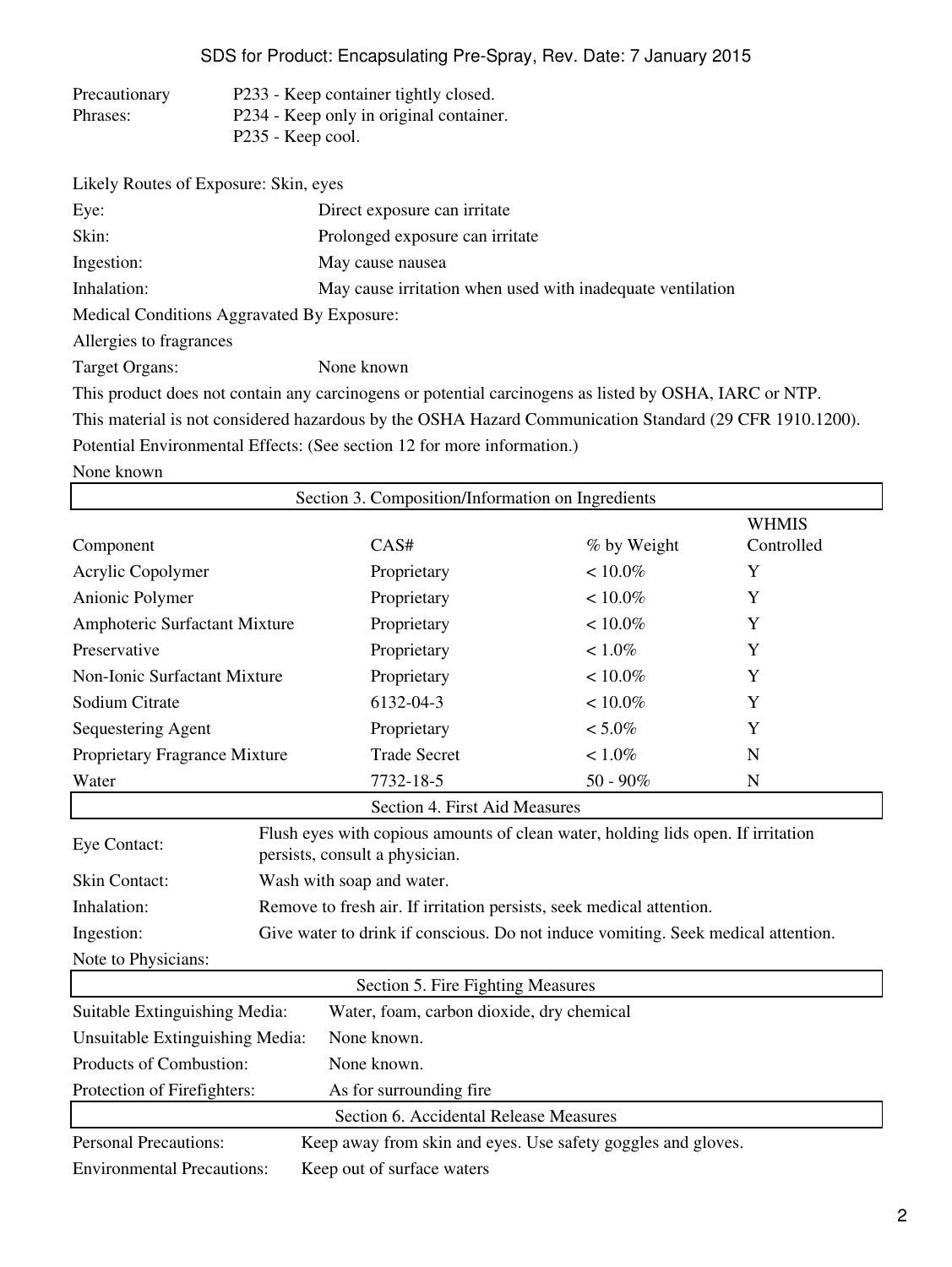| <b>Methods for Containment:</b> | Dike area with sand, clay or other suitable material.                 |
|---------------------------------|-----------------------------------------------------------------------|
| Methods for Clean-Up:           | Absorb on sand, clay or other suitable material or mop up with water. |
| Other Information:              |                                                                       |

Section 7. Handling and Storage

## HANDLING

Reasonable care. Keep away from skin and eyes.

## STORAGE

Original container at ambient temperatures (below 55°C/130°F)

| Section 8. Exposure Controls/Personal Protection |                  |                 |  |
|--------------------------------------------------|------------------|-----------------|--|
| <b>EXPOSURE GUIDELINES</b>                       |                  |                 |  |
| <b>COMPONENT:</b>                                | TWA:             | $LD-50$         |  |
| Acrylic Copolymer                                | NA.              | <b>NA</b>       |  |
| Anionic Polymer                                  | NA.              | <b>NA</b>       |  |
| Amphoteric Surfactant Mixture                    | <b>NA</b>        | <b>NA</b>       |  |
| Preservative                                     | <b>NA</b>        | <b>NA</b>       |  |
| <b>Non-Ionic Surfactant Mixture</b>              | <b>NA</b>        | <b>NA</b>       |  |
| Sodium Citrate                                   | NA.              | <b>NA</b>       |  |
| Sequestering Agent                               | NA.              | <b>NA</b>       |  |
| Proprietary Fragrance Mixture                    | None established | Not established |  |
| Water                                            | Not applicable   | Not applicable  |  |

Engineering Controls: Not normally necessary

Eye/Face Protection: Protective goggles recommended if handling large quantities

Skin Protection: Rubber or other protective gloves recommended if handling large quantities

Respiratory Protection: Not normally necessary

General Hygiene Considerations: S 13: Keep away from food and beverages. Reasonable care. Always practice good housekeeping and hygienic measures, supervise children's use.

| Section 9. Physical and Chemical Properties     |                                           |  |
|-------------------------------------------------|-------------------------------------------|--|
| Color: Translucent yellow to colorless liquid   | Odor: Mild characteristic aroma           |  |
| Physical State: Liquid                          | Odor Treshhold:                           |  |
| pH: 7.5-9.5                                     | Freezing Point: Not determined            |  |
| <b>Evaporation Rate: As water</b>               | Boiling Point: $>100C / >212F$            |  |
| Flash Point: $> 205$ F (PMCC)                   | Flammability (solid, gas): Not applicable |  |
| <b>Upper Flammability Limit: Not determined</b> | Lower Flammabilty Limit: Not determined   |  |
| Vapor Pressure: As water                        | Specific Gravity: 1.02-1.05               |  |
| Vapor Density: Not determined                   | Auto-ignition Temperature: Not determined |  |
| Volatile Organic Compound (VOC),%weight:        | Solubility (water): Soluble               |  |
| Less than 2                                     | Percent Volatile: Not determined          |  |
| Section 10. Stability and Reactivity            |                                           |  |

Stability: Stable

Conditions to Avoid: None known

Incompatable Materials: Strong acids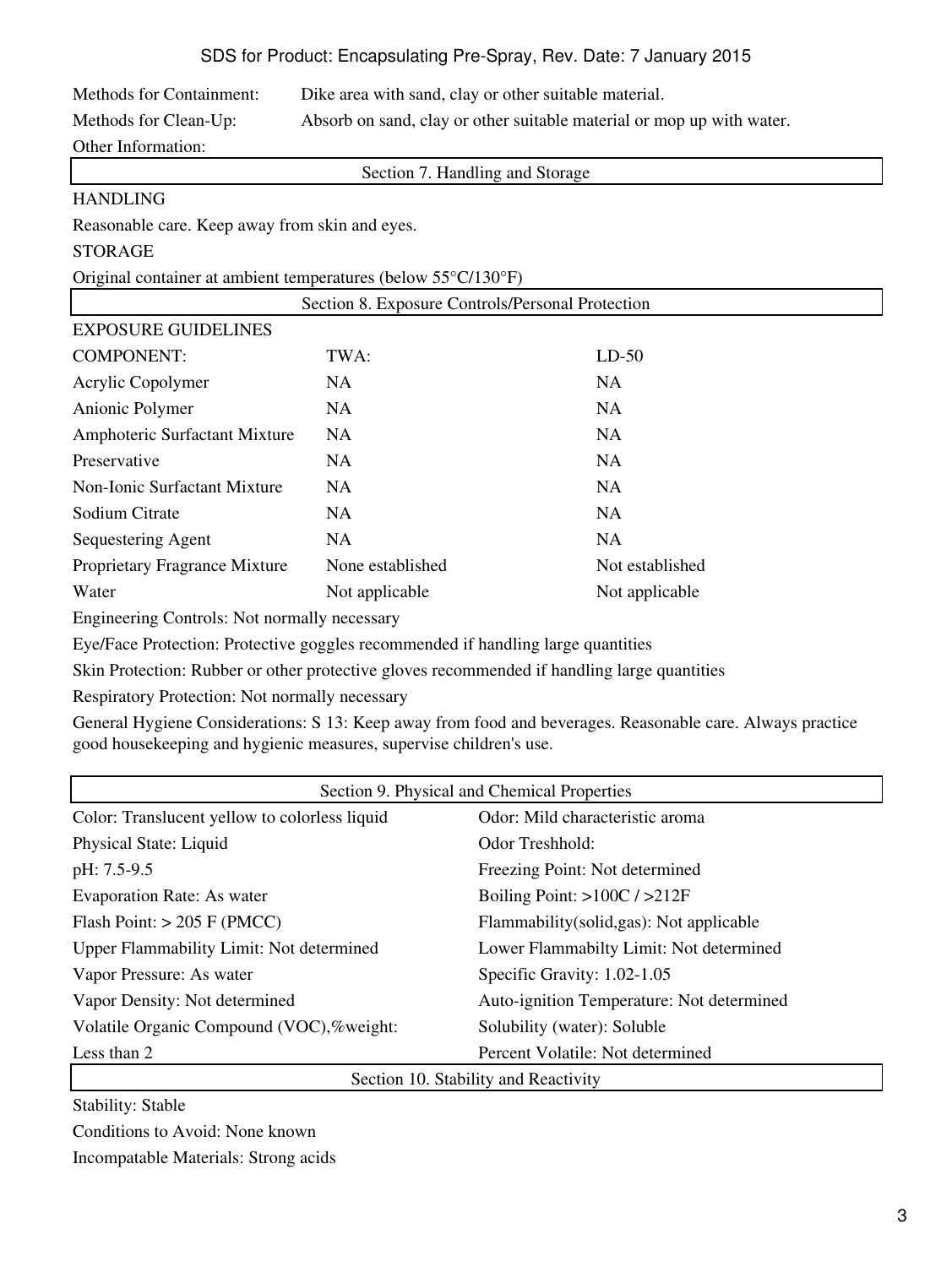| Hazardous Decomposition Products: None known |  |  |
|----------------------------------------------|--|--|
|                                              |  |  |

Possibility of Hazardous Reactions: Will not occur

IECS: China Not-Known

| Section 11. Toxicology Information                |                                                                                               |  |  |
|---------------------------------------------------|-----------------------------------------------------------------------------------------------|--|--|
| <b>ACCUTE EFFECTS</b>                             |                                                                                               |  |  |
| Oral LD50:                                        | Not determined for mixture. Weighted average more than 10 grams per kilogram.                 |  |  |
| Dermal LD50:                                      | Not classified as toxic by skin contact. Weighted average more than 10 grams per<br>kilogram. |  |  |
| Inhalation:                                       | Not classified as toxic by inhalation. Weighted average more than 8 milligrams per<br>Liter.  |  |  |
| Eye Irritation:                                   | Direct contact can irritate eyes                                                              |  |  |
| Skin Irritation:                                  | Prolonged or repeated contact can irritate or dry skin                                        |  |  |
| Sensitization:                                    | None known                                                                                    |  |  |
| <b>CHRONIC EFFECTS</b>                            |                                                                                               |  |  |
| Carcinogenicity:                                  | None known                                                                                    |  |  |
| Mutagenicity:                                     | None known                                                                                    |  |  |
| Reproductive Effects:                             | None known                                                                                    |  |  |
| <b>Developmental Effects:</b>                     | None known                                                                                    |  |  |
|                                                   | Section 12. Ecological Information                                                            |  |  |
| Ecotoxicity:                                      | None known                                                                                    |  |  |
| Persistence/Degradability:                        | Biodegradable (OECD 301D, Closed Bottle Test)                                                 |  |  |
| Bioaccumulation/Accumulation: None known          |                                                                                               |  |  |
| Mobility in Enviroment:                           | Not determined                                                                                |  |  |
|                                                   | Section 13. Disposal Considerations                                                           |  |  |
|                                                   | Disposal: Dispose according to applicable federal, state, or local regulations                |  |  |
|                                                   | Section 14. Transportation Information                                                        |  |  |
| US DOT (ground)                                   |                                                                                               |  |  |
|                                                   | Proper Shipping Description: Not a Hazardous Material                                         |  |  |
| CANADA TDG (ground)                               |                                                                                               |  |  |
| Proper Shipping Description: Not a Dangerous Good |                                                                                               |  |  |
| ICAO (air)                                        |                                                                                               |  |  |
| Proper Shipping Description: Not a Dangerous Good |                                                                                               |  |  |
| IMDG (water)                                      |                                                                                               |  |  |
| Proper Shipping Description: Not a Dangerous Good |                                                                                               |  |  |
| Section 15. Regulatory Information                |                                                                                               |  |  |
| <b>Global Inventories</b>                         |                                                                                               |  |  |
| <b>TSCA: United States</b>                        | Included                                                                                      |  |  |
| DSL: Canada                                       | Included                                                                                      |  |  |
| ECL: Korea                                        | Not-Known                                                                                     |  |  |
| <b>PICCS: Philippines</b>                         | Not-Known                                                                                     |  |  |
| <b>ENCS</b> : Japan                               | Not-Known                                                                                     |  |  |
| AICS: Australia                                   | Included                                                                                      |  |  |